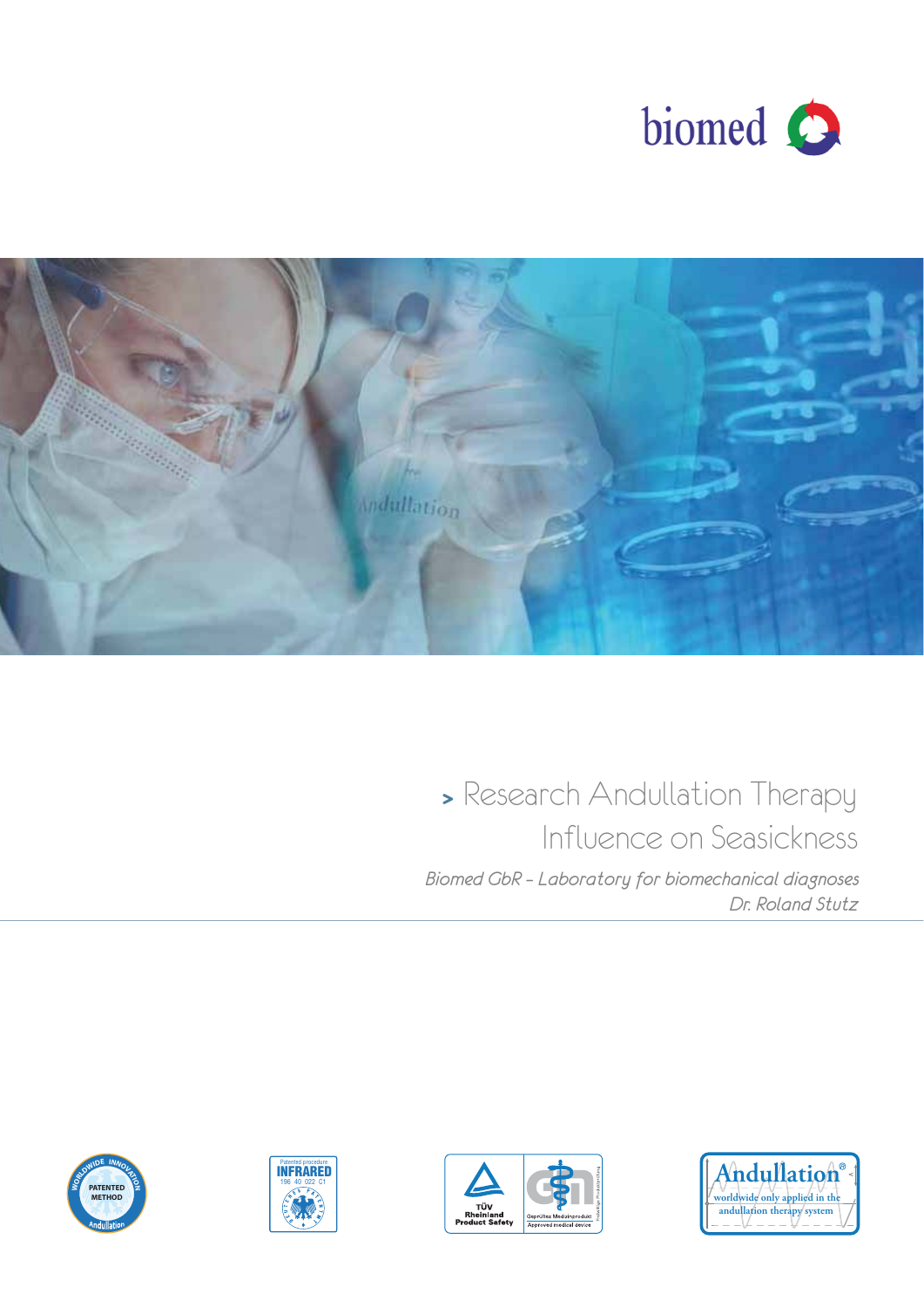# The Influence of Andullation on Travel- and Seasickness

### **>** Description of the Problem

Sea sickness and travel sickness (kinetosis) refers to all the reactions of the human organism to unusual movements and accelerations, such as for example on ships. Sea or travel sickness can affect anyone. In approximately 90% of cases these symptoms disappears after two or three days. Frequently, simply tips can help to prevent kinetosis. The use of medications for the prevention of kinetosis is controversial, partly because of their sometimes inherent side effects.

Sea and travel sickness affects thousands of people and tourists, and therefore have already been extensively investigated. The precise mechanism in which they take effect is still unknown. The phenomenon probably has something to do with (1) conflicting information which is transferred from the eyes and the organs of balance to the brain, (2) the manner in which the brain interprets this information, (3) an increased sensitivity of the organs of balance, (4) unfavourable phenomena such as anxiety, contents of the stomach, consumption of alcohol, smoking, lack of sleep, physical symptoms (heat, cold, flu, menstruation).

In order to investigate the physiological processes connected with sea and travel sickness, the Hershey Medi¬cal Center in Pennsylvania, USA, possesses simulators which can cause sea sickness. The research workers also evaluate whether the unpleasant symptoms of sea sickness can also be reduced using acupuncture or acupressure methods.

### **>** Investigation into the Effect of Mechanical Vibrations

The pharmaceutical industry makes very great efforts in order to obtain the travel sickness market by means of different medications. However, as time goes by, there is an increasing wish and requirement to attack the symptoms and complaints arising from sea and travel sickness preferably by means of a targeted preparative therapy.

These treatments include methods which stimulate the body's sensory system in a specific manner. In fact, pain, pressure and position sensors in the skin are desensitized through short-term stimulation. Intensive investigation provide the efficiency of vibrations to effect these sensors. These high-frequency vibrations can be applied to the whole of the human body, either in a standing or a lying position. At frequencies of more than 25 hertz the body's own sensors are overloaded with an immense stimulation density through which they are desensitized and through which a direct resistance is generated against other things such as pain.

Some experiments, carried out on male volunteers showed that a preceding andullation ¬therapy was able to strongly suppress the symptoms and complaints from sea and travel sickness by generating a resistance against the still unknown mechanisms which cause kinetosis. There was therefore an urgent requirement to carry out a thorough evaluation of these effects.

### $\blacktriangleright$  Methodology for the present study

86 healthy male students acted as test volunteers for this study. They were divided at random into 3 groups. Group 1 was the control group. These test persons were not subjected to any mechanical body vibrations and were therefore not desensitized. Group 2 was desensitized every day for 15 minutes in a standing position for a period of ten days, using the heavy Human Mobility apparatus. Group 3 underwent a 15-minute andulation therapy per day for a period of 10 days in a lying position on the hhp medical massage mattress. All the test persons were both at the beginning at the end of this 10-day test period placed in a simulator room/drum in order to create the symptoms of sea sickness. Each individual completed an evaluation form before and after the 10- day test period.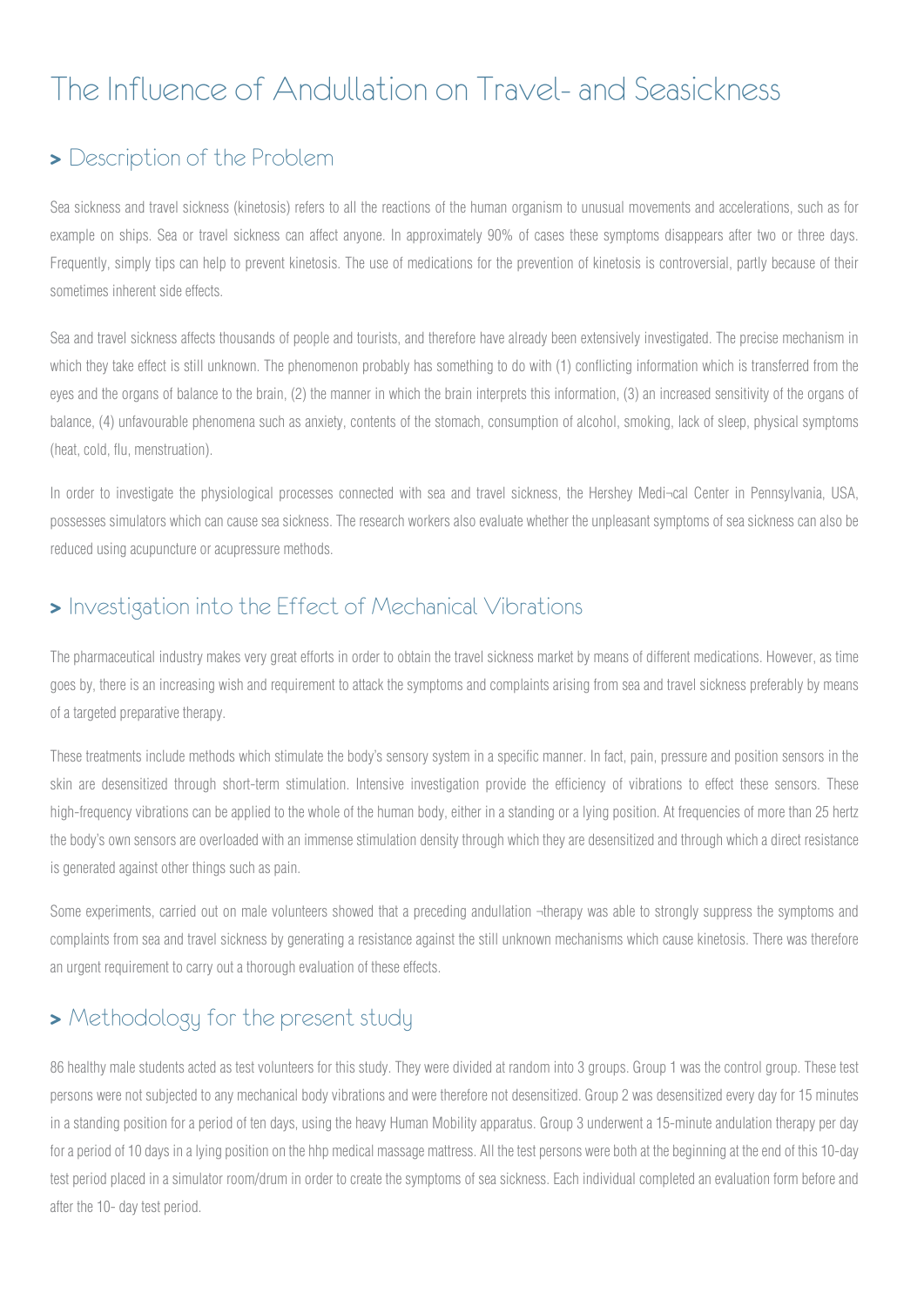The evaluation of the data was carried out using a visual analogue scale, which converted the subjective reactions of fatigue, weakness, sickness, dizziness and nausea into a number between 0 (entirely well) to 10 (very bad). Physiological parameters, such as heartbeat, blood pressure, coordination ability and skin temperature were measure by a medical assistant and checked by a doctor.

All the results after the 10-days desensitization phase were stored in a database by an independent person, who did not know about the results at the beginning of the test. The statistical direct interference comparison of the three groups was carried out using a variance analysis for the different values which were calculated before and after the test.

### **-** Results

The control group (Group 1) who did not undergo any desensitization during the 10 days showed high values for average heartbeat and blood pressure when the symptoms of sea sickness were generated. On the other hand, the physiological parameters for the groups 2 and 3, which were both treated with vibrating massage, showed strong improvements. The marked increase in heartbeat and blood pressure which occurred during the inducement of sea sickness were visibly less pronounced. The average heartbeat went down to 19.3 and 18.7 beats per minute respectively for group 2 and group 3 (Fig. 1.). The same applied to the increase in blood pressure (Fig. 2.) which, after desensitization went down by 42.7% and 39.8%. whereas in the case of the control group, no difference arose in coordination ability, both the other desensitized groups did in fact show quite clear improvements of 24.7% and 23.8% respectively for groups 2 and 3. The results for the subjective impressions, such as fatigue, weakness, sickness, dizziness and nausea were also significantly less pronounced in the groups who had been treated with vibration. The andullation therapy with infrared waves in combination with the mechanical vibrations in a lying position (group 3) is more effective than vibration massage in a standing position (Fig. 4).

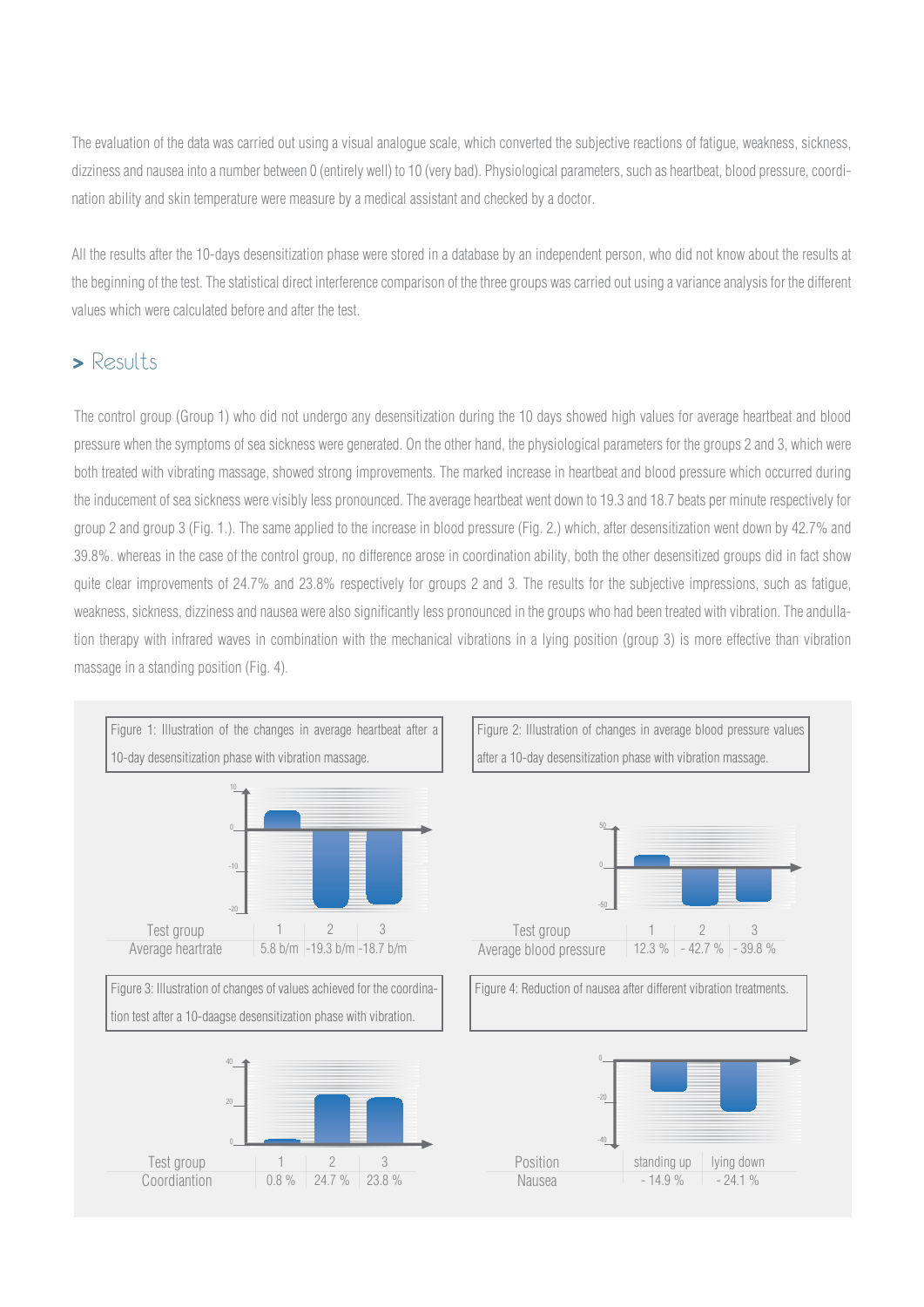### **>** Summary and Conclusions

A preventive treatment for sea sickness via desensitization with vibration massage (group 2 and 3) has a very positive influence on heartbeat, blood pressure and coordination ability. Both in a lying and in standing position, both massage methods show the same particularly favourable influence on these tested physiological parameters. In order to desensitize oneself against the symptoms of kinetosis, a preventive application of these treatment methods is signifgicant. Andullation therapy is indeed more useful in preventing sickness.

These results support a direct application of the hhp medical massage mattress for the prevention of sea sickness. Since travel sickness has the same underlying mechanisms and the same complaints, it follows logically that andullation therapy can produce the same results.

The foldable hhp medical massage mattress also offers many more practical advantages than the heavy Human Mobility apparatus since its size is less suitable for the home or on board a boat.











> Research Centre SPOREG Ambulantes Rehazentrum Strahlenbergerstrasse 105-107 D-63067 Offenbach am Main

> Andullation Centre UK 0800 - 0124202 info@homehealthproducts.co.uk www.homehealthproducts.co.uk www.andullation.co.uk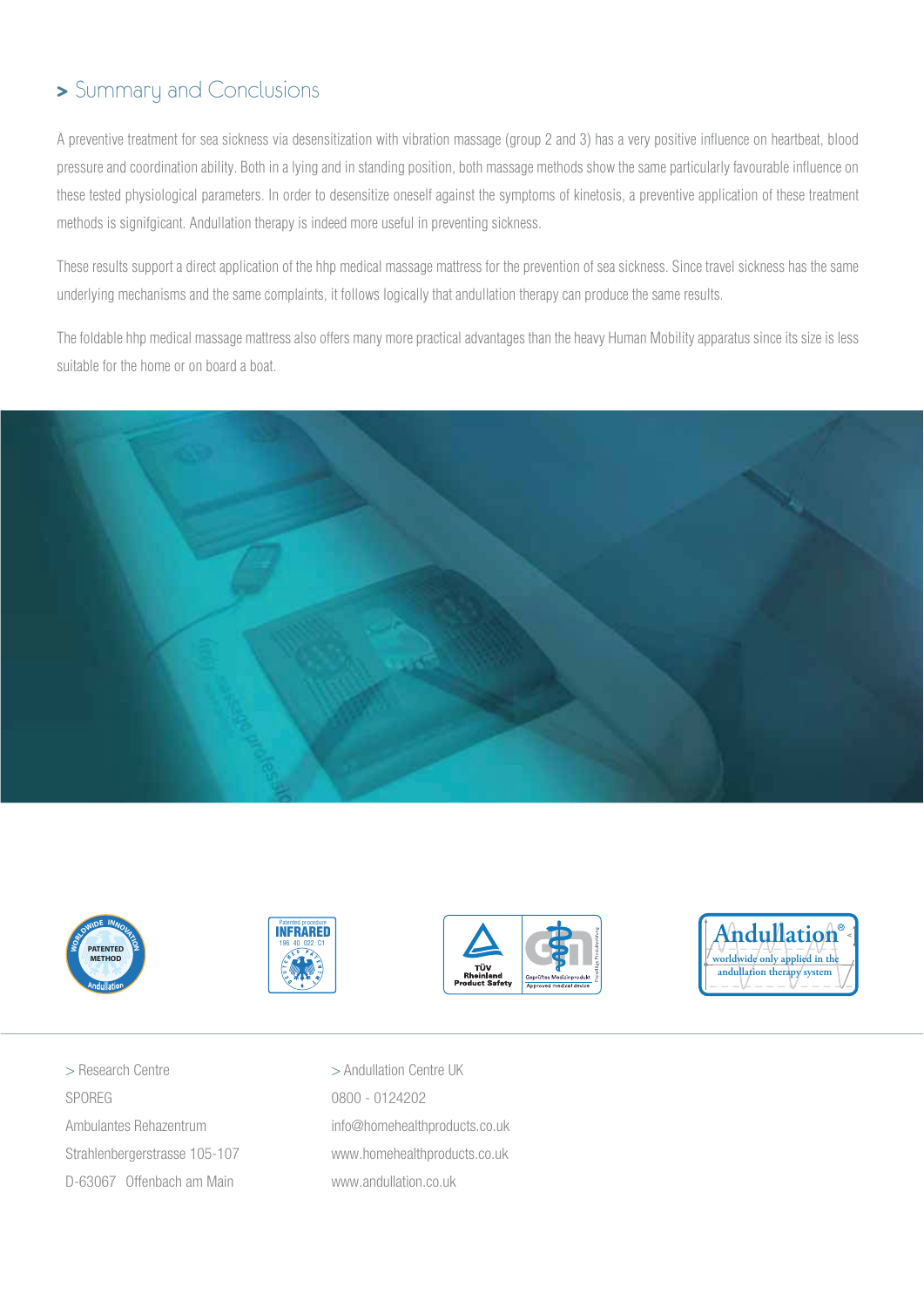研究谐振近红外理疗对晕船的影响 Biomed GbR ‐ 生物力学诊断实验室 谐振近红外理疗对旅行中晕船的影响

#### 对问题的描述

晕船和晕动症是指人类机体对异常运动和加速度的所有反应,例如在船上,晕船和晕动症会影响任何人。 在大约 90%的病例中,这些症状在两天或三天后消失。通常,简单的小窍门可以帮助预防晕动症。药物预 防晕动症的使用是有争议的,部分原因是它们有固有的副作用。

晕船和晕动症影响成千上万的人和游客,因此已经被广泛研究。它们所起的确切作用机理尚不清楚。这种 现象可能与(1)有关从眼睛和平衡器官向大脑传递的信息冲突,(2)大脑解释这种信息的方式,(3)平衡 器官的敏感性增加,(4)焦虑,胃内食物,饮酒,吸烟,缺乏睡眠,身体症状(热,感冒,流感,月经) 等不利现象。

为了研究与海洋有关的生理过程,美国宾夕法尼亚州的赫尔希医疗中心拥有可导致晕船的模拟器。 因此, 研究人员使用针灸或穴位按压法评估是否可以减少晕船症状。

#### 研究机械振动的影响

然而,随着时间的推移,越来越多的人希望和要求通过有针对性的制剂来治疗由晕船和晕动症引起的不适 和疾病。

这些治疗方法包括以特定方式刺激身体感觉系统的方法。 实际上,疼痛,压力和皮肤中的位置传感器,通 过短期刺激而变的脱敏。 深入研究这些传感器振动效率的影响。 无论是站立或躺着,这些高频振动都可 以应用于整个人体。在超过25 赫兹的频率下,人体身体自身的传感器超负荷,承受着巨大的刺激密度,通 过这些刺激密度,它们会变的脱敏,并且通过其产生对疼痛之类的其他事物的直接抵抗。

对男性志愿者进行的一些实验表明, 前面的谐振近红外理疗能够通过产生对未知机制的抵抗,来强烈抑制来 自海洋和旅行的晕船和晕动症引起的不适和疾病。因此, 迫切需要对这些影响进行彻底的评估。

#### 研究采用方法

86 名健康男性学生担任本研究的测试志愿者。他们随机分为 3 组。1 组是对照组。这些测试人员身体没有 受到任何机械振动, 因此没有脱敏。2 组使用重型人体移动设备, 持续十天,每天站立姿势 15 分钟脱敏。3 组为期 10 天疗程, 每天在 hhp 理疗按摩床垫上躺着进行 15 分钟的谐振近红外理疗。所有的测试人员都是 在 10 天的测试期结束后, 放置在晕船的模拟器, 以产生晕船症状。每个个人在 10 天的测试期前后完成了评 估表。

使用数学模拟评分法进行数据评估,该评分法主观反映了疲劳,虚弱,疾病,头晕和恶心等,用数字 0(完 全好)到 10(非常差)来评分表示。生理参数,如心跳,血压,平衡能力和皮肤温度由医疗助理测量并由 医生检查。

10 天脱敏阶段后的所有结果都是由独立的人存储在数据库中的, 他们不知道测试开始时的结果。采用方差 分析方法对直接干扰试验的三组进行前后不同值的计算统计比较。

#### 结果

对照组(第 1 组)在 10 天内没有接受任何脱敏治疗,当出现晕船症状时,平均心跳和血压显示出高数值。 另一方面,用振动按摩治疗的第 2 组和第 3 组的生理参数显示出明显的改善。在引起晕船的过程中,心跳 和血压的显著升高显然不那么明显。第 2 组和第 3 组的平均心跳速度分别下降到每分钟 19.3 和 18.7 次(图 1)。同样适用于血压升高(图 2),脱敏后血压分别下降了 42.7%和 39.8%。而在对照组中(第 1 组),平衡能 力无差异,2 组和 3 组脱敏组均有明显改善,分别为 24.7%和 23.8%。在接受振动按摩治疗的组中,主观反 映如疲劳、虚弱、疾病、头晕和恶心等症状也明显减轻。平卧位谐振近红外治疗(第三组)比站立位振动按摩 更有效(图 4)。